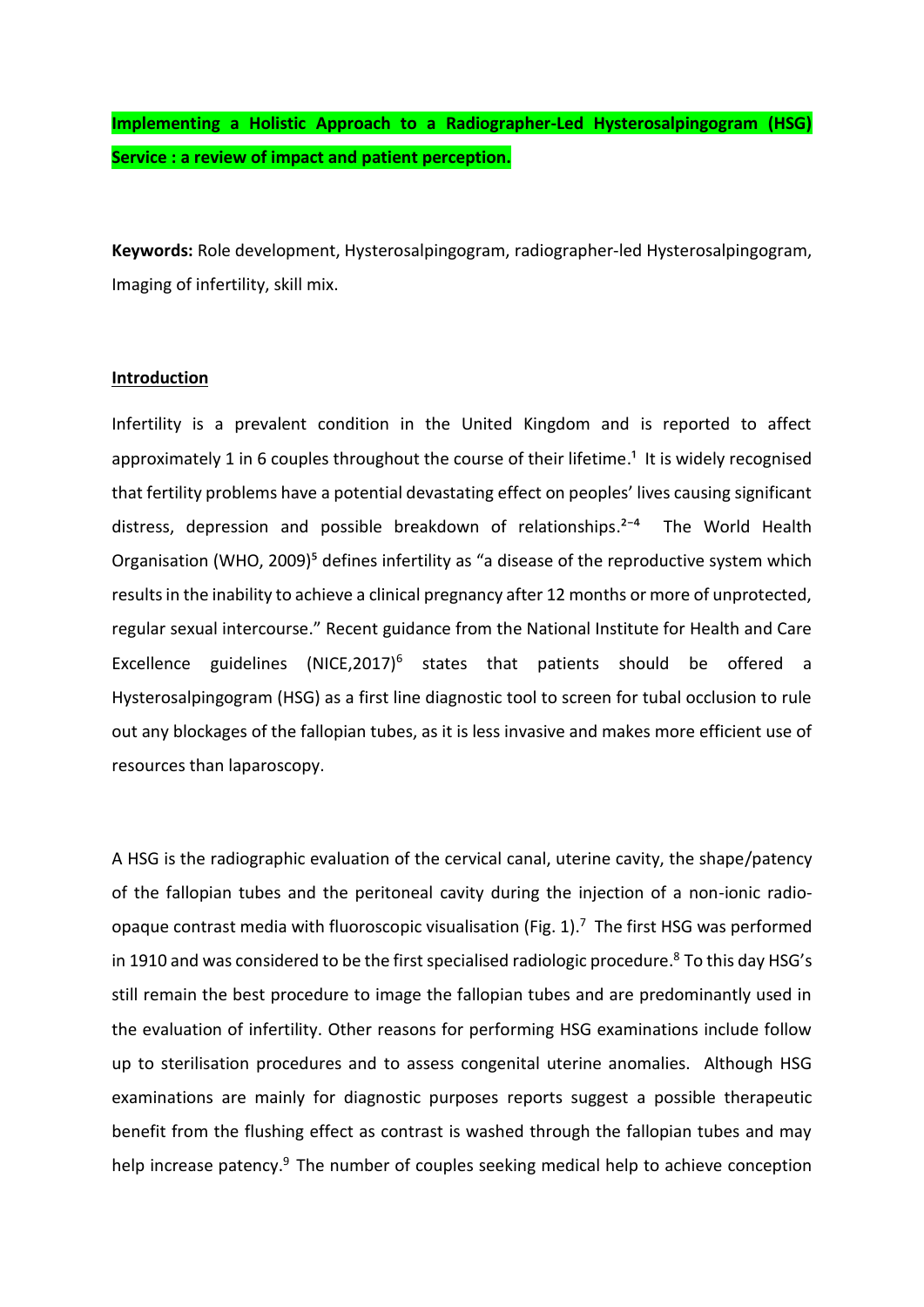has risen dramatically in recent years and data suggests that [fertility issues are the second](http://www.infertilitynetworkuk.com/nfaw/about/)  [most common reason for women to visit their General Pr](http://www.infertilitynetworkuk.com/nfaw/about/)actitioner(GP) NICE (2014).<sup>10</sup> It is important to note that by the time ladies contact their GP and come for their HSG examination they have already been trying to conceive for at least a year under the NICE guidelines (2017).  $\rm ^6$ This is of great significance when one considers recent literature which suggests that the emotional stresses ladies with infertility face are similar to that of cancer patients.<sup>11</sup> It is clear that the impact of infertility is multi-faceted, causing a range of emotions, mainly negative, which effect key areas of ladies' lives. $11,12$  Hence, this demand for the provision of HSG services will continue and measures must be put in place to cope with the increased waiting lists.



**A Normal HSG** demonstrating nonionic radio-opaque contrast in the uterine cavity and fallopian tubes.

Figure 1. Image of uterus and fallopian tubes filled with contrast media.<sup>7</sup>

Role development in radiography is well recognised as it offers a quicker, reliable and effective service to patients and is continuing to find new grounds in both reporting and image acquistition. 13-15 Holistic radiographer- led HSG clinics were first introduced in 2000 and are now well embedded in many radiology departments. <sup>16</sup> To ensure patient centred practice in the radiology department <sup>17</sup> the staff delivering the HSG service decided it was important to explore new ways of working to enhance the quality of the service.<sup>18</sup> Staff tried to optimise the experience the ladies received by ensuring they were at the heart of the service delivery and their experiences and outcomes became the central focus for the HSG staff.<sup>19</sup> As identified by Freeman et al,<sup>20</sup> meaningful patient engagement and involvement are key factors in improving the quality and experience of the health care provided. Hence, strategies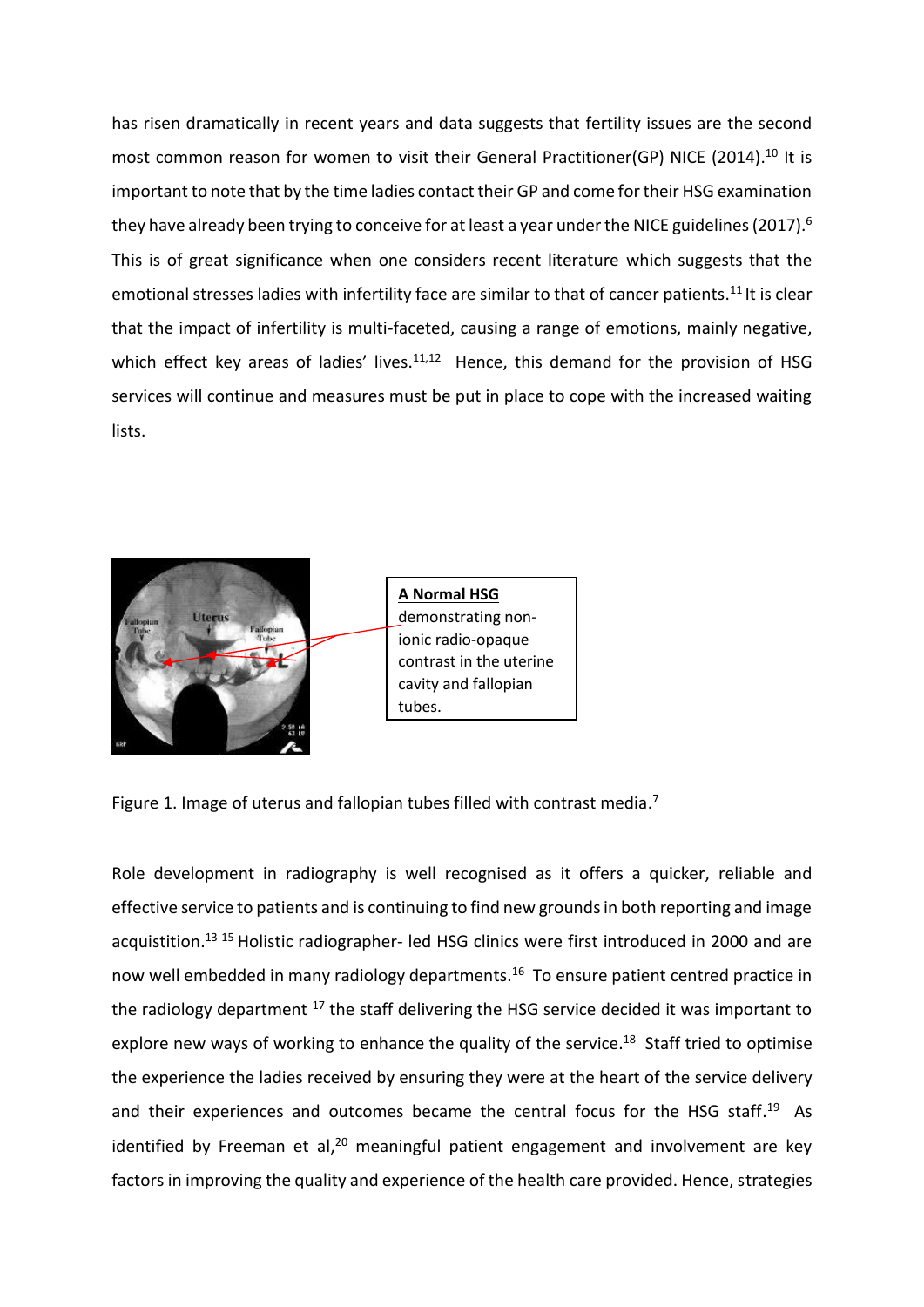for improvement worked "hand in hand" with recommendations from the Bengoa report<sup>18</sup> and embedded personal and public involvement (PPI) in all aspects of the work.<sup>17-19</sup>

Patient preparation is key to allowing staff to proceed with the HSG test. However, anecdotal evidence within the department identified that many ladies (on average 3 ladies every list which equated to 12 per month) were arriving for their HSG without following the correct preparation, only to be turned away without having the procedure performed subsequently leading to lost appointment slots. This was devastating for many ladies who were already stressed and anxious.<sup>12</sup> Historically, these ladies were placed at the bottom of the waiting list for HSG setting them back at least 4 months in their fertility treatment pathway. Staff recognised that the system was not making the best use of resources (leading to cancelled appointments) and more importantly, it was not providing ladies with a high quality patient centred care.<sup>17</sup> Hence, the rationale for the study was to address this problem using a multi-faceted approach.

### The aim of this study was to:

- implement a radiographer-led HSG service with a view to decreasing ladies waiting times
- To determine ladies perceptions and satisfaction levels of the service

### The objectives were

- To train radiographers to perform, manage and report on HSG examinations.
- To audit all radiographer-led reports regularly to measure compliance
- To develop patient information leaflets for HSG examinations to distribute at the time of booking and again on arrival in the department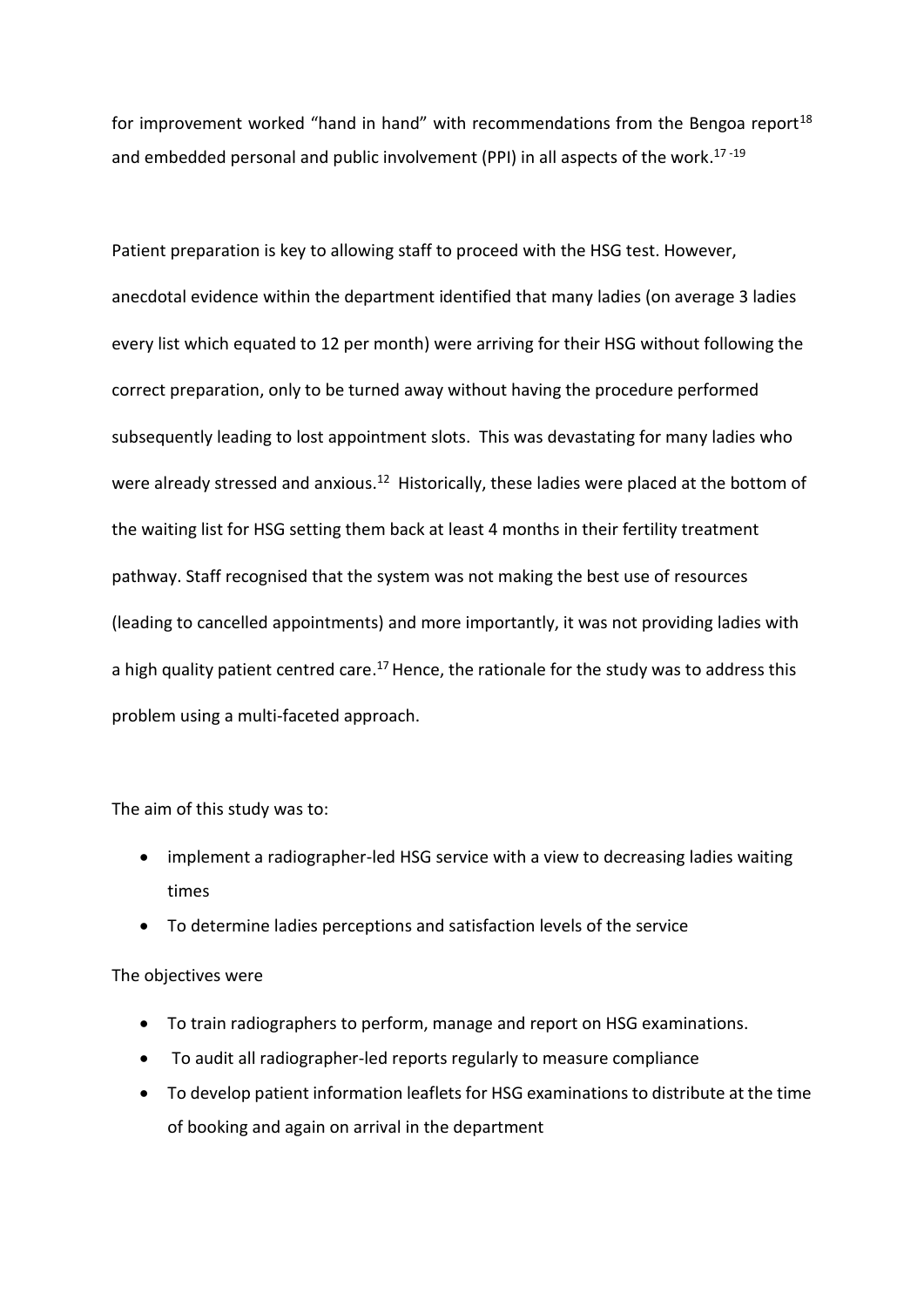• To construct and deliver a patient satisfaction survey with the aid of Trust PPI facilitators

### **Methodology**

Opportunity to partake in the role extension was advertised locally within the Trust. Health Care Professions Council (HCPC) registered radiographers working at band 6 or above and with at least 3 years post registration clinical experience working in radiology were asked to volunteer. The criteria for the staff selection process was set out by the consultant mentoring radiologist (referred to as radiologist) and desirable criteria included previous experience working in fluoroscopy especially HSG examinations. Staff were subsequently selected by the radiologist. Following selection of the successful candidates, staff attended a one-day "Hysterosalpingogram Course" in The Royal Hallamshire Hospital, Sheffield. This course included lectures on HSG techniques, anatomy, congenital variants and abnormal findings, fertility and sterilisation lectures, setting up a training programme, patient experiences and trouble-shooting tips.

#### 1. Training

A robust scheme of work providing guidance on training requirements was developed jointly by the radiologist and trainee HSG radiographers. These local guidelines were devised using guidelines delivered by The Royal Hallamshire Hospital, Sheffield as a template and modified to suit the local department policies and procedures. This enabled the radiographers to undertake the radiological aspect of HSGs and allowed them to measure their performance and compliance. This was achieved through continuous auditing of HSG reports and examination doses to measure compliance with the consultant radiologist reports and examination doses. Comprehensive log books were kept by all trainee staff to measure performance and compliance.

### 2. Implementing the HSG service

The service was developed in 2 stages by the introduction of a stringent in-house training programme to train and support radiographers to perform HSG examinations independently. Initially, the log books were completed and reports satisfactorily audited, the radiologist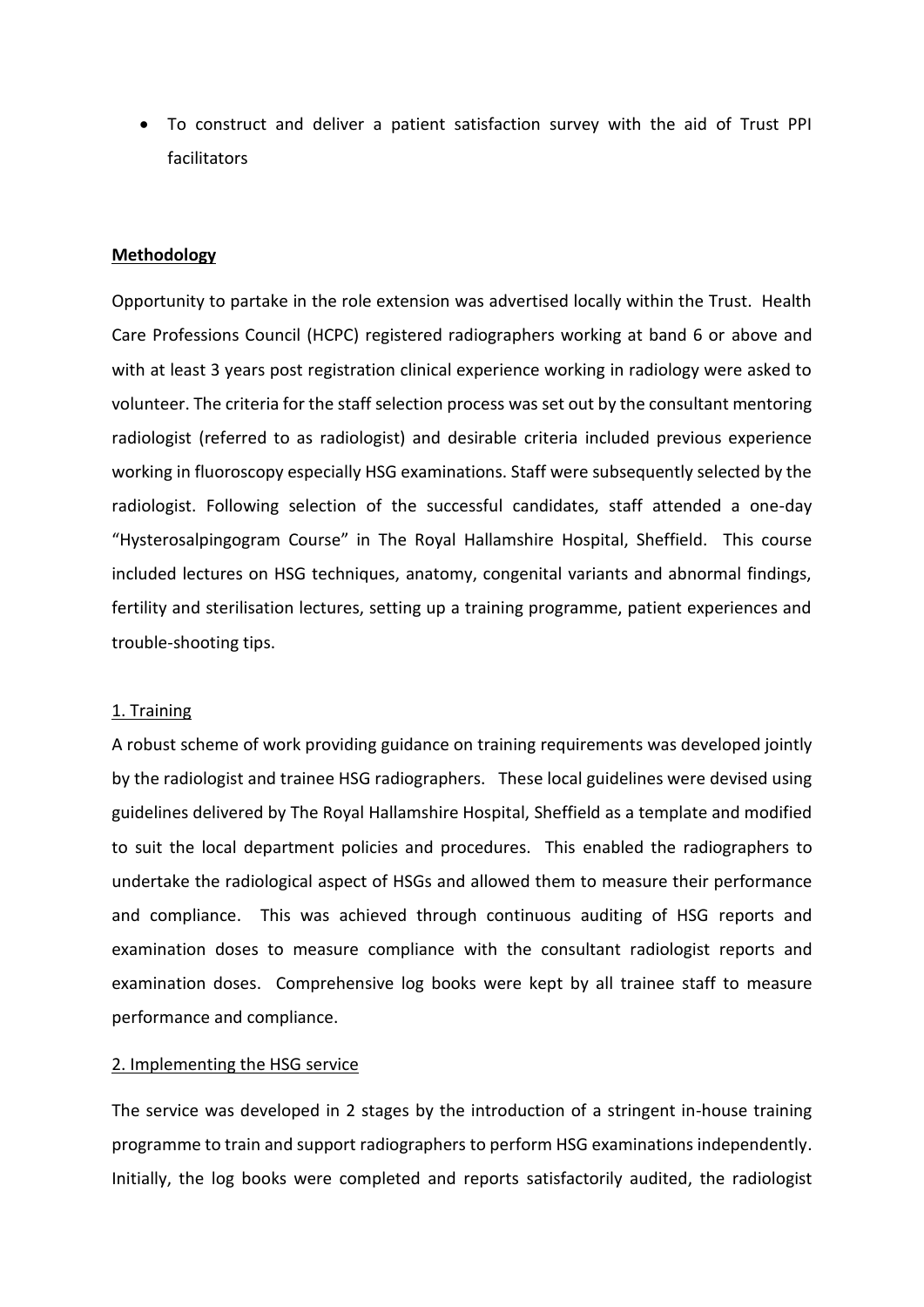certified staff as competent to perform and report HSG's independently. This enabled the radiographers to complete HSG's without the need for the radiologist but with the help of a gynaecologist. To further improve the service the radiographers investigated the possibility of developing their skills to include the gynaecologist's role and perform catheterisation themselves. Following consultation with the gynaecologist a further in-house training programme was subsequently developed with a consultant gynaecologist during day procedure lists. An agreed system of work was developed and is illustrated in Table 1.

Table 1. Agreed system of work developed to enable speculum insertion and uterine catheterisation.

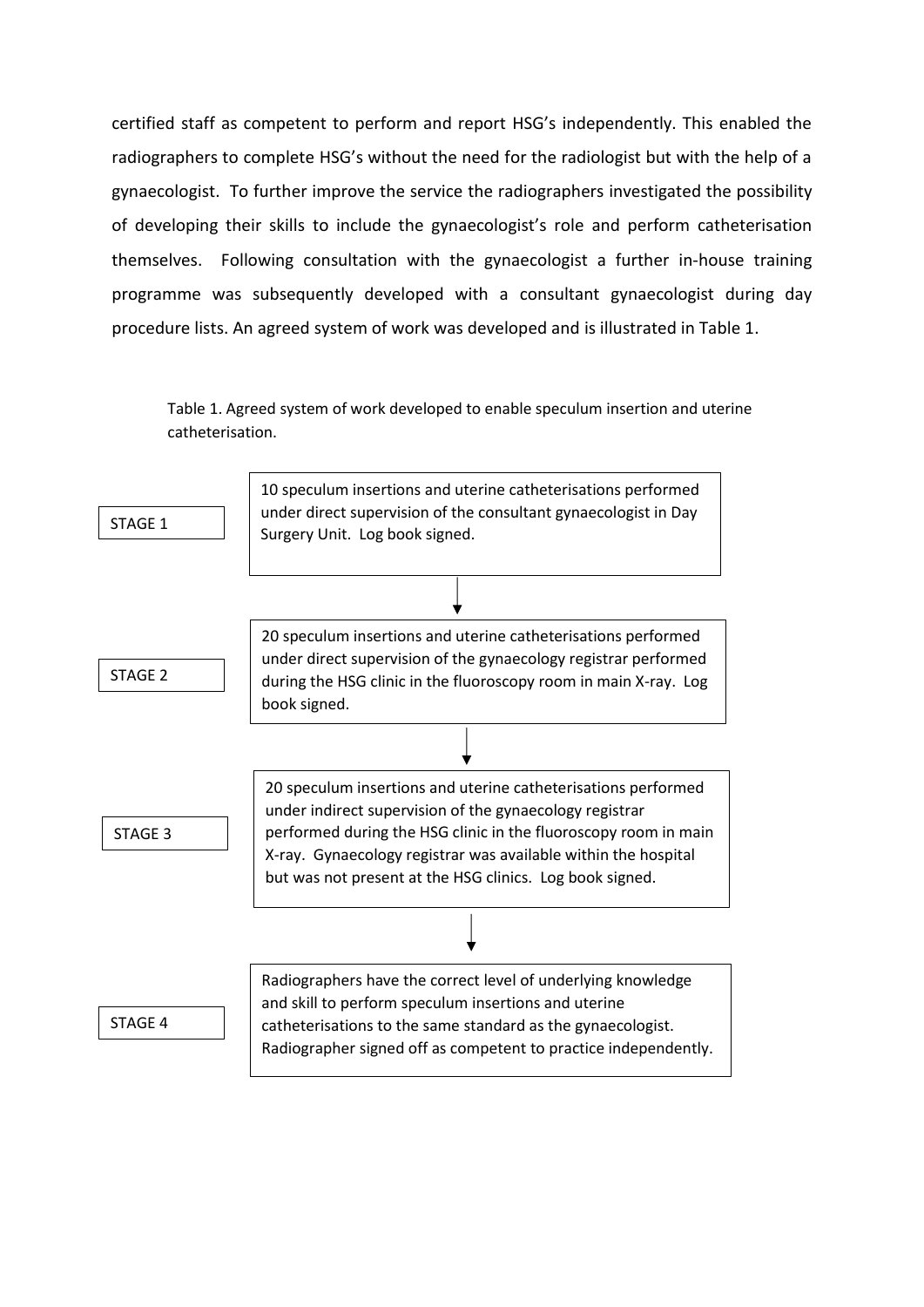### 3. Redesigning the patient information leaflets

To enhance the service further, the HSG team assessed the patient appointment letter to determine if any information was lacking and where it could be improved. The PPI facilitators in the Trust engaged with patient focus groups which comprised of ladies of reproductive age to critique the appointment letters and leaflets before they were finalised for distribution. The original appointment letter stated the patients name, address, appointment date, time and location and then a long paragraph describing the procedure. Working with the PPI and using the Plan Do Study Act (PDSA)<sup>21</sup>(fig.2) as an iterative, four stage problem-solving tool<sup>22</sup> the letter format was redesigned into clear bullet points (instead of a long paragraph) highlighting words like

- essential
- necessary
- preferred

After further revision, the letter was refined using straightforward, simple and meaningful wording, without using jargon, technical terms and acronyms e.g. contraception (condoms) or abstinence/not sexually active etc.



Figure 2. Plan, Do, Study, Act (PDSA) Cycle.<sup>21</sup>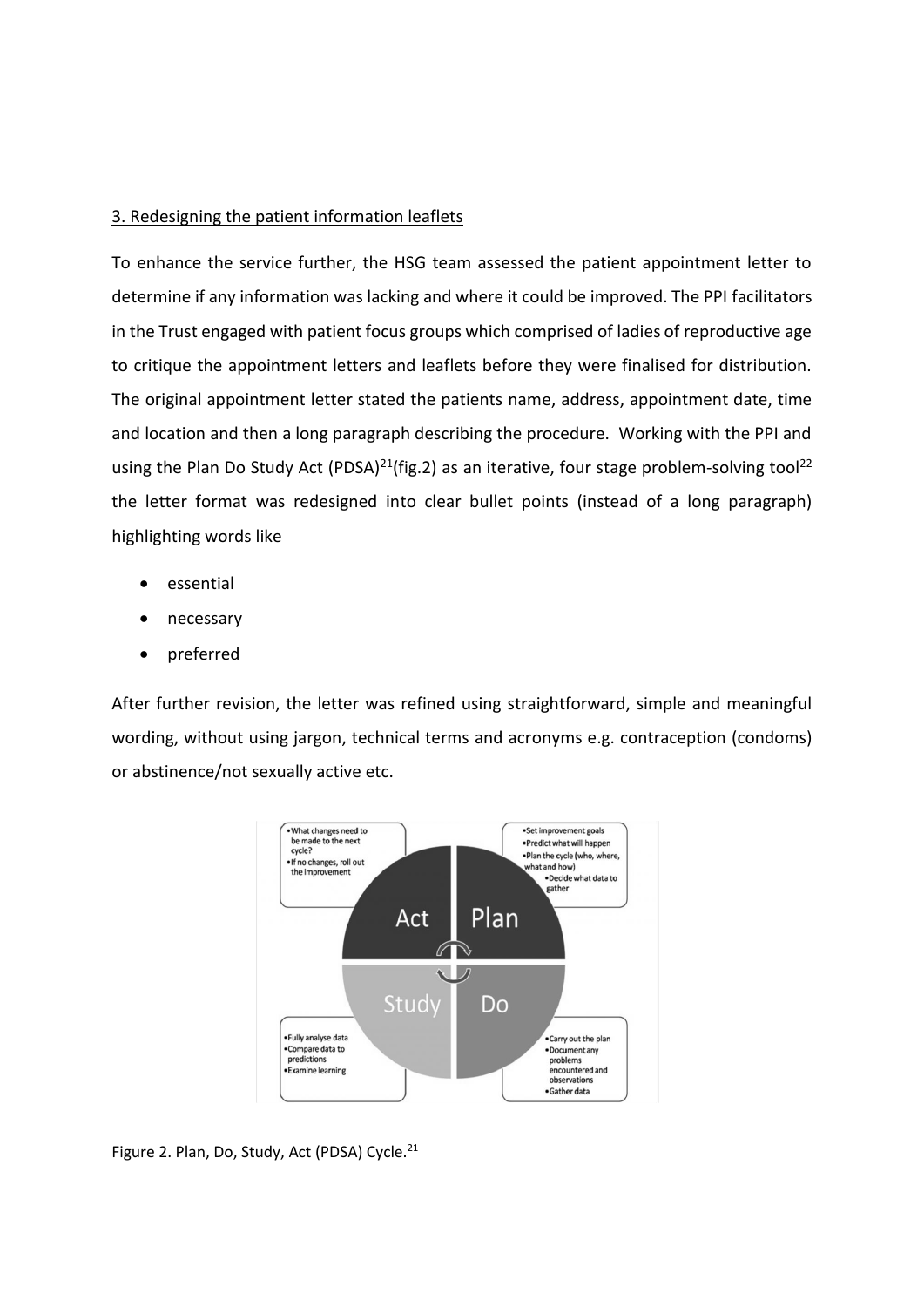Working concurrently with the redesign of the appointment letter, feedback from the focus group suggested that a personalised information leaflet would help the ladies comprehension by explaining again what was required to ensure they were fully prepared and better informed for the HSG examination.

### 4. Patient Satisfaction Surveys

Following the implementation of these changes a questionnaire was developed in partnership with the PPI facilitators in the Trust to monitor patient perception and satisfaction levels. The questionnaire comprised of 24 open and closed questions focusing on specific areas to determine information on the ladies' perception of the appointment letter and information leaflet, waiting time in hospital, information given prior to appointment, directions to the xray department, instructions, care received from the radiographer and overall experience of the patient and service facilities. Initially, a pilot study was performed across 4 practising radiographic staff and feedback was sought to determine survey suitability and highlight any ambiguity. Minor amendments were made to the questions following feedback from the pilot study to improve clarity and understanding. Purposive sampling was used for the patient survey and the questionnaires were distributed to 100 consecutive ladies attending for HSG over a 6 month period from January to July 2017. The questionnaire was completed by respondents on paper copies and the data from the paper copies was transferred onto an electronic form by a single independent researcher. Ladies were asked to complete the questionnaire and either submit it before they left the department or were given the option to post them back to the x-ray department in a provided pre-paid envelope.

### **Data analysis**

The data was collated with the aid of google docs. [\(https://docs.google.com/forms/d/1ntNvoGvm39GrMud5T8K9Dp\\_EXyxiC2lpGB6VmRHmjw](https://docs.google.com/forms/d/1ntNvoGvm39GrMud5T8K9Dp_EXyxiC2lpGB6VmRHmjwU/edit#responses)) [U/edit#responses\).](https://docs.google.com/forms/d/1ntNvoGvm39GrMud5T8K9Dp_EXyxiC2lpGB6VmRHmjwU/edit#responses)) Pie charts were created for the categorical data, bar graphs for the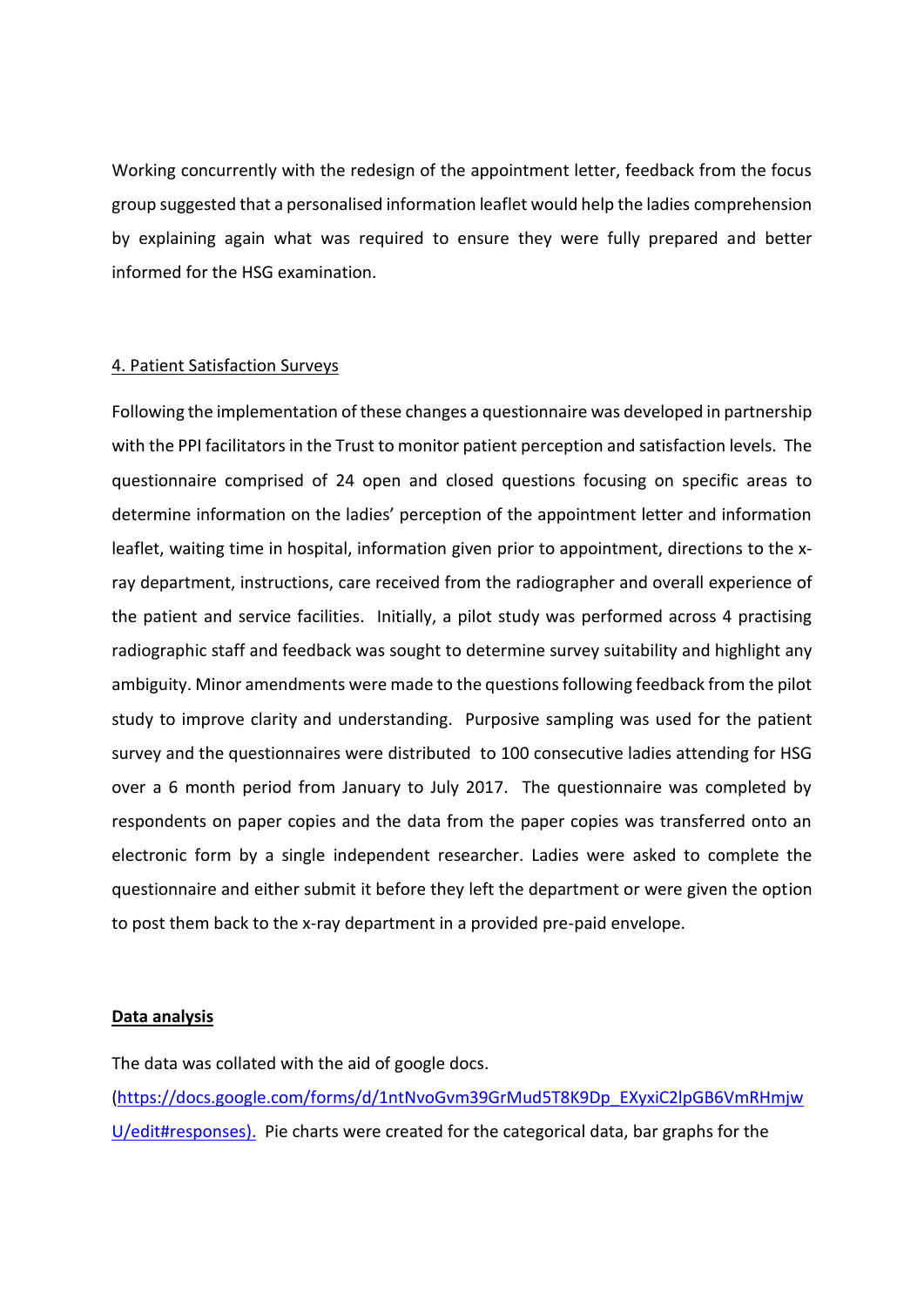multiple choice rating scales and listed responses for short answer questions. This data was then verified by the 2 main researchers.

## **Results**

# 1.Training

Initially two radiographers were trained in HSG's within the Trust. The training took a period of three years as many difficulties and challenges were encountered along the journey. An overview of the in-house training is illustrated in Table 2.

Table 2. Over view of the in-house training programme for HSG radiographers.

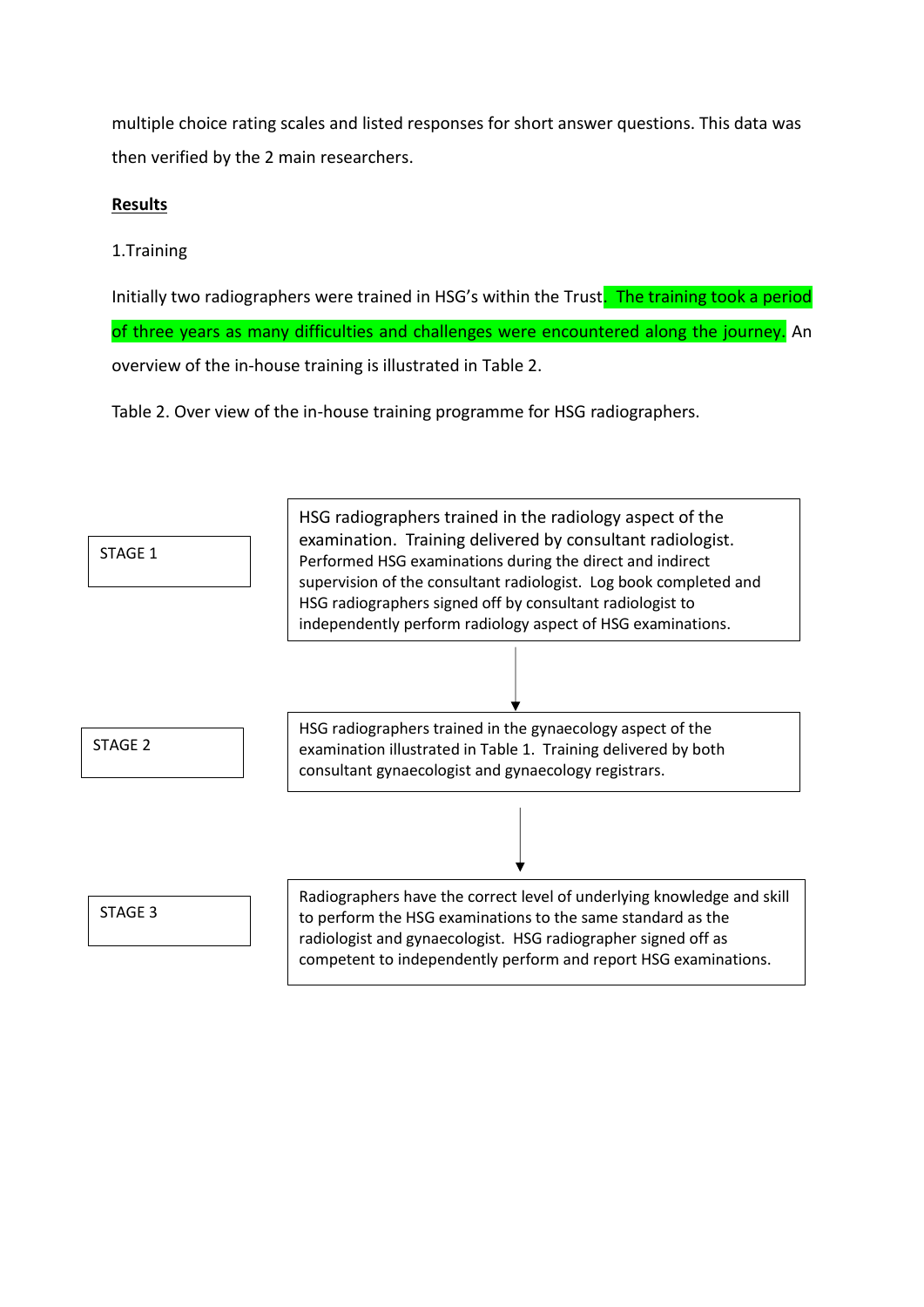## 2. Implementing the HSG service

HSG clinics now run autonomously and holistically every week independent of radiologist and gynaecologist input. Clinics are now performed with 3 staff i.e. 2 HSG trained radiographers and a radiographer assistant ensuring better continuity and quality of care for these ladies (fig.3). The number of HSG examinations being performed by radiographers was immediately equivalent to the number performed by radiologists and has continued to increase as staff have gained more experience with the radiographer-led service. The HSG radiographers are also starting to train more radiographers to build capacity in-house. In addition, radiology registrars that rotate through the Trust receive formal training from the HSG radiographers. A financial saving is being made by the Trust which equates to £15,000 per annum. i.e. 1 professional activity of Direct Clinical Care (DCC) of a consultant radiologist = £10,000 per annum and £5,000 for a gynaecology registrar.

## 3. Redesigning the patient information leaflets

Following discussion with the ladies, HSG staff identified various reasons for ladies arriving unprepared for the examination. The most common reason was that the ladies reported having unprotected intercourse and were therefore unable to sign the "Last Menstrual Period" (LMP) form stating no chance of pregnancy. This resulted in cancellation of appointment on the day.

Other reasons for ladies not being prepared included:

- Ladies had not read the appointment letter in detail as it appeared "too wordy"
- Letter was difficult to read
- Use of confusing terms e.g. contraception instead of condoms or radiology instead of x-ray
- Lack of clarity on the need from refraining from unprotected intercourse

Feedback from the focus group identified the need for an additional information leaflet to explain the procedure in more detail. Prior to this the ladies did not receive any additional information and were relying on internet sources prior to coming to the department. This resulted in patients being misinformed and having heightened anxiety and fears of the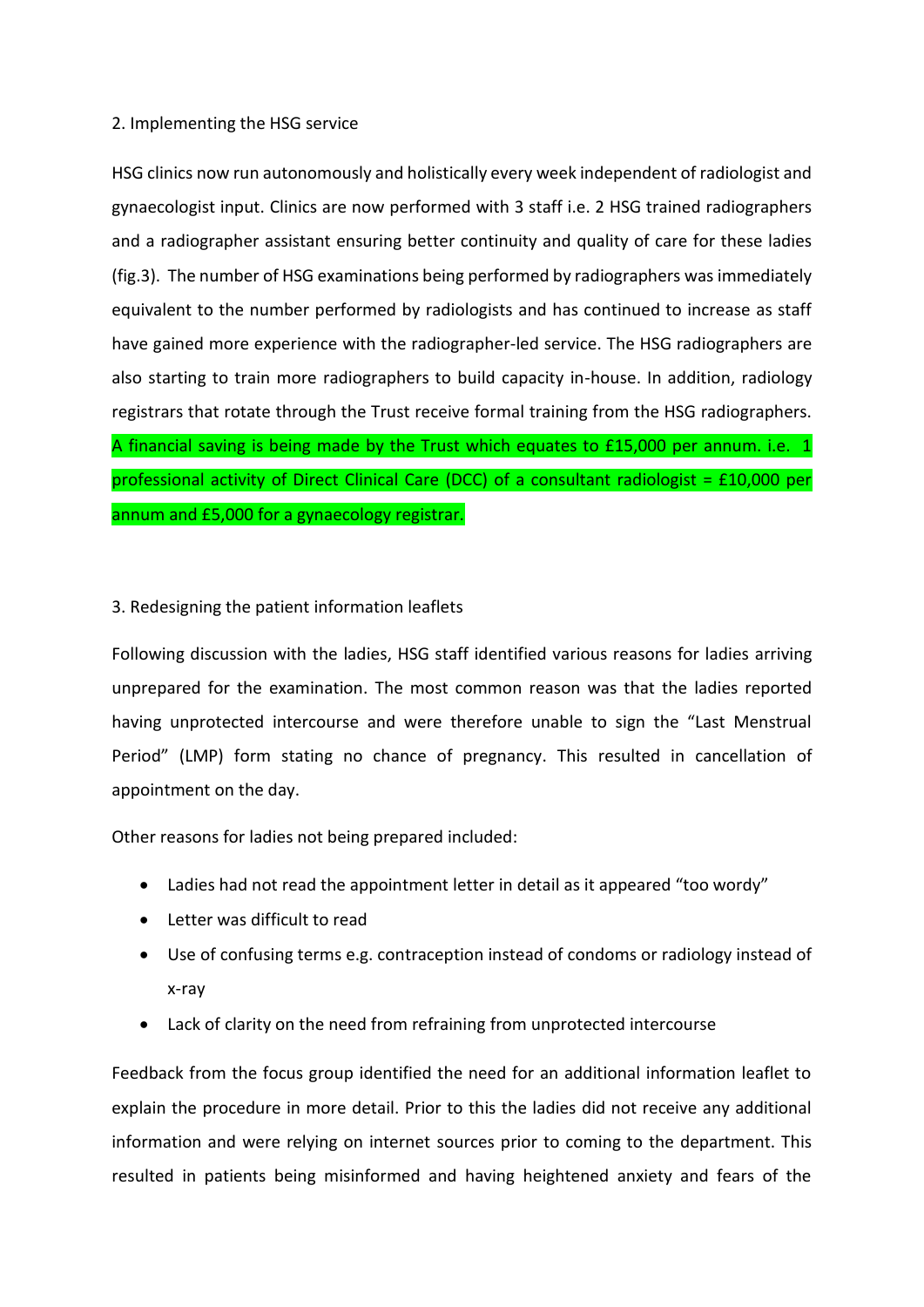procedure e.g. different types of equipment and catheterisation methods visible on the internet.

### 4. Patient Satisfaction Surveys

100 ladies were asked to participate and a response rate of 78% was recorded.

96.1% found the appointment letter clear and easy to understand whilst 93.5% of respondents believed they were given enough information about the HSG prior to the appointment. 79.5% of respondents believed they were given sufficient instruction about how to find the x-ray department (fig.4) while all respondents were highly satisfied with the care they received by the HSG staff (fig.5) When asked about the appointment letter and Information leaflet results showed that 93.5% actually received the leaflet and unanimously agreed that it was useful stating it was reassuring and informative. However, 3.9% felt the details were ambiguous and highlighted several areas for improvement (fig. 6). In total 94.8% of respondents believed that they were given adequate aftercare information.



Figure 4. Were you given clear instructons about how to find the x-ray department?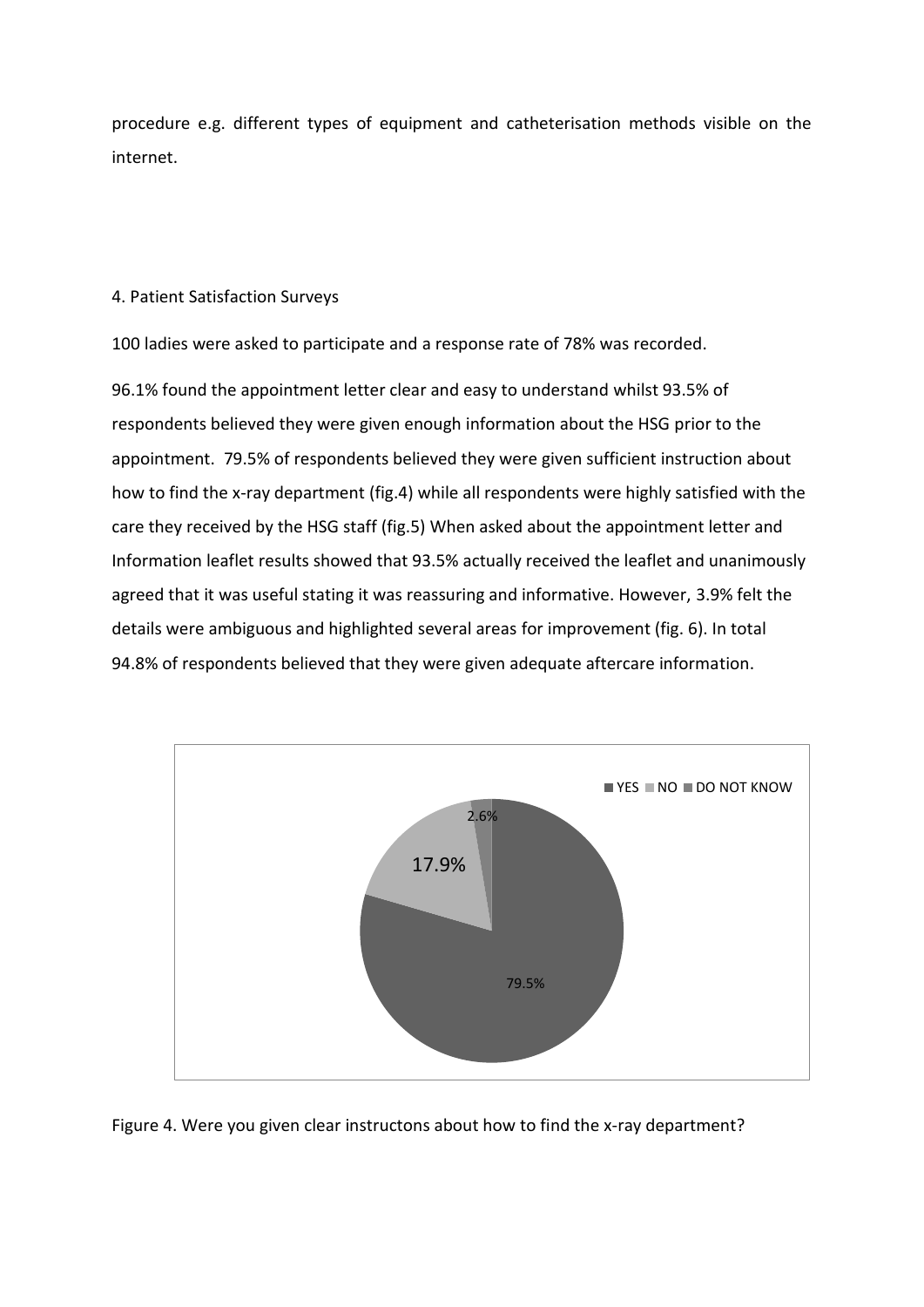

Figure 5. How good were your radiographers at each of the following?



Figure 6. Summary of patients' suggestions on how the HSG service could be improved.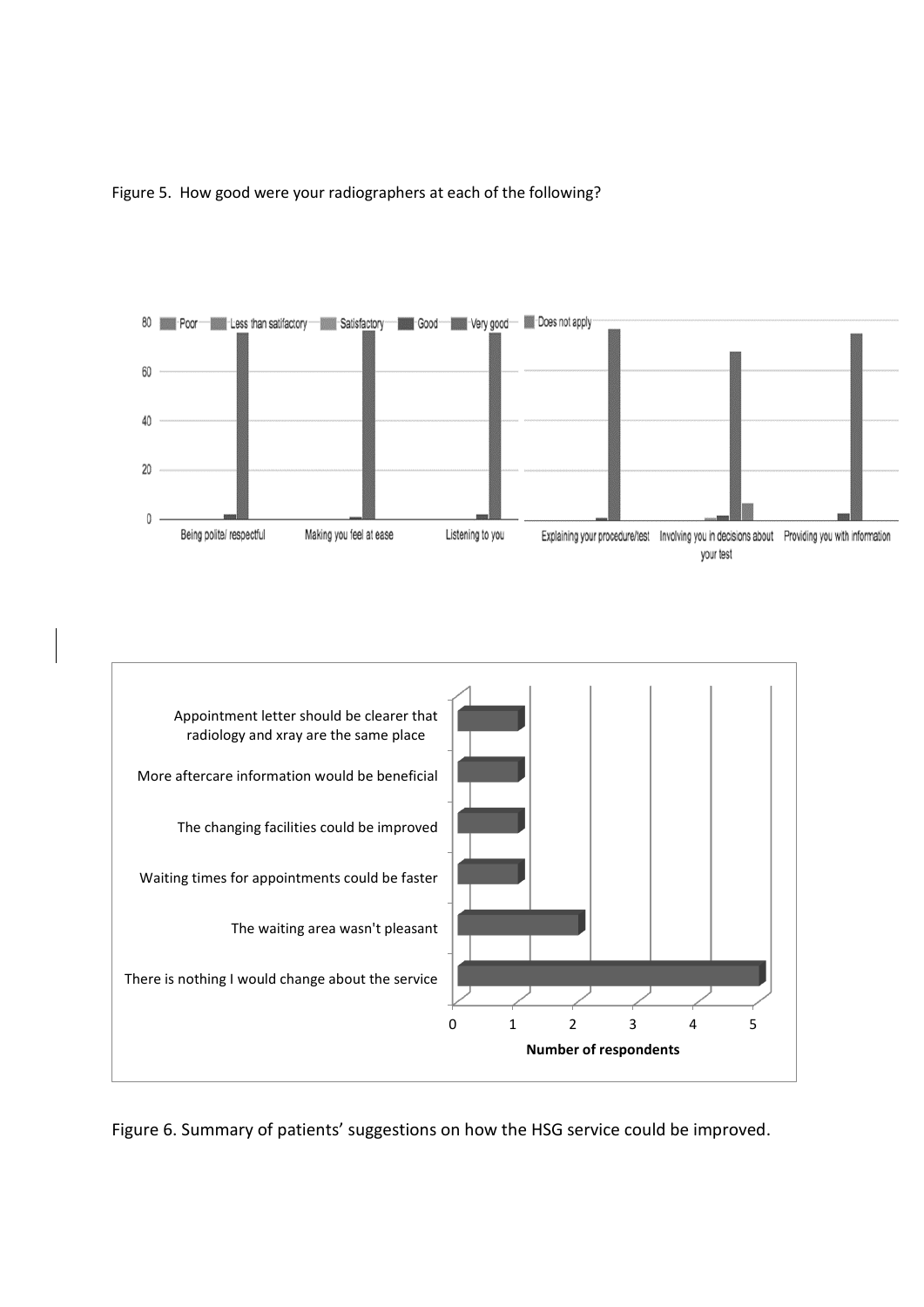All respondents to the survey were highly satisfied with the care they received by the HSG staff. 100% stated that the radiographer introduced themselves appropriately and their privacy and dignity were respected as much as possible during the procedure/test. Respondents commented on the staff being very "warm and friendly, making the patient feel comfortable", along with the staff's "informal manner".

The overall patient perception and measures of satisfaction of the HSG service are illustrated in Table 3.

Table 3: Patients perceptions.

|            | "Thank you ladies, not something I was looking forward to, but a<br>breeze afterwards."                                                                                                                                                                                                                               |
|------------|-----------------------------------------------------------------------------------------------------------------------------------------------------------------------------------------------------------------------------------------------------------------------------------------------------------------------|
|            | "Both ladies made me feel at ease and made the procedure as<br>dignified as it can be!"                                                                                                                                                                                                                               |
|            | "Very respectful staff with a very informal and relaxed approach but<br>at the same time maintaining professionalism. I really think other<br>departments could learn a lot from them."                                                                                                                               |
|            | "I was quite tense and nervous during my HSG which did not make<br>it easy for the ladies. Their priority was making me feel relaxed and<br>minimizing any pain and discomfort that I was experiencing."                                                                                                              |
|            | "The staff were really lovely and kind and the assistant being at my<br>side to take my mind off things, chatting to me, is another really<br>nice touch                                                                                                                                                              |
|            |                                                                                                                                                                                                                                                                                                                       |
| Key themes |                                                                                                                                                                                                                                                                                                                       |
|            | "Staff very friendly and welcoming staff, made me very at ease"<br>Lovely staff from reception right though. Couldn't fault them."                                                                                                                                                                                    |
|            | "The ladies managed to create a relaxing atmosphere in a<br>somewhat tense situation!"                                                                                                                                                                                                                                |
|            | "Excellent service and staff"                                                                                                                                                                                                                                                                                         |
|            | "Thank you for providing such a great service with excellent<br>staff."                                                                                                                                                                                                                                               |
|            | "The information provided about what the results mean for my<br>personal circumstances was wonderful. The ladies explained<br>what they would be looking for and what it meant for me (trying to<br>discover why I am not ovulating). They gave me much info that I<br>hadn't had previously and I am very grateful." |
|            | "More departments could lead by your example!"                                                                                                                                                                                                                                                                        |
|            | "I was not told how long I had to wait but it was not a long wait.<br>Staff were really busy giving each patient time, it was lovely to<br>watch."                                                                                                                                                                    |
|            |                                                                                                                                                                                                                                                                                                                       |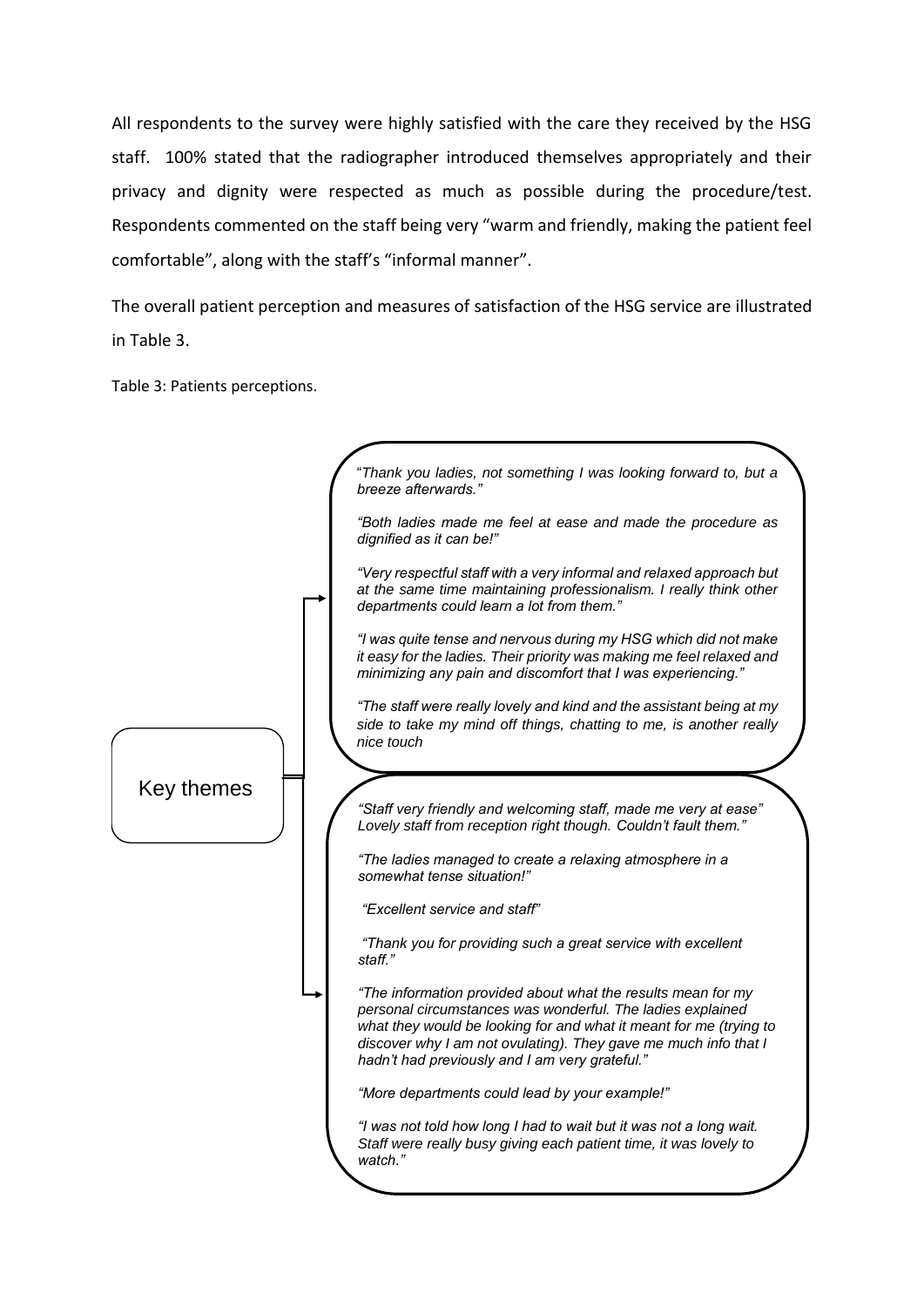### **Discussion**:

Historically the HSG service within the Trust was run with 5 staff members (gynaecology registrar, consultant radiologist, a radiographer, a nurse and a radiography assistant) present. Only one radiologist in the department performed all HSGs which led to difficulties during holiday periods, sick leave, staff shortages etc. This resulted in patient lists being cancelled/rescheduled regularly. The service lacked continuity due to the rotational nature of the staff and resulted in an incoherent HSG service which did not always run on a weekly basis. This had a huge impact on the service delivery causing a backlog of HSG appointments and the Trust was not meeting its targets (Table 4). More importantly this delayed the investigation and treatment for already anxious couples. The HSG radiographers realised that they were failing to meet their vision of delivering high quality accessible care which was responsive to all ladies. The Trust's response to this was to introduce the radiographer-led HSG clinics in line with 'Transforming Your Care.'<sup>23</sup> The service was then redesigned to allow for role extension of radiographic staff.

Table 4. Radiology problems encountered and staff response.

PROBLEMS ENCOUNTERED INNOVATIVE RESPONSES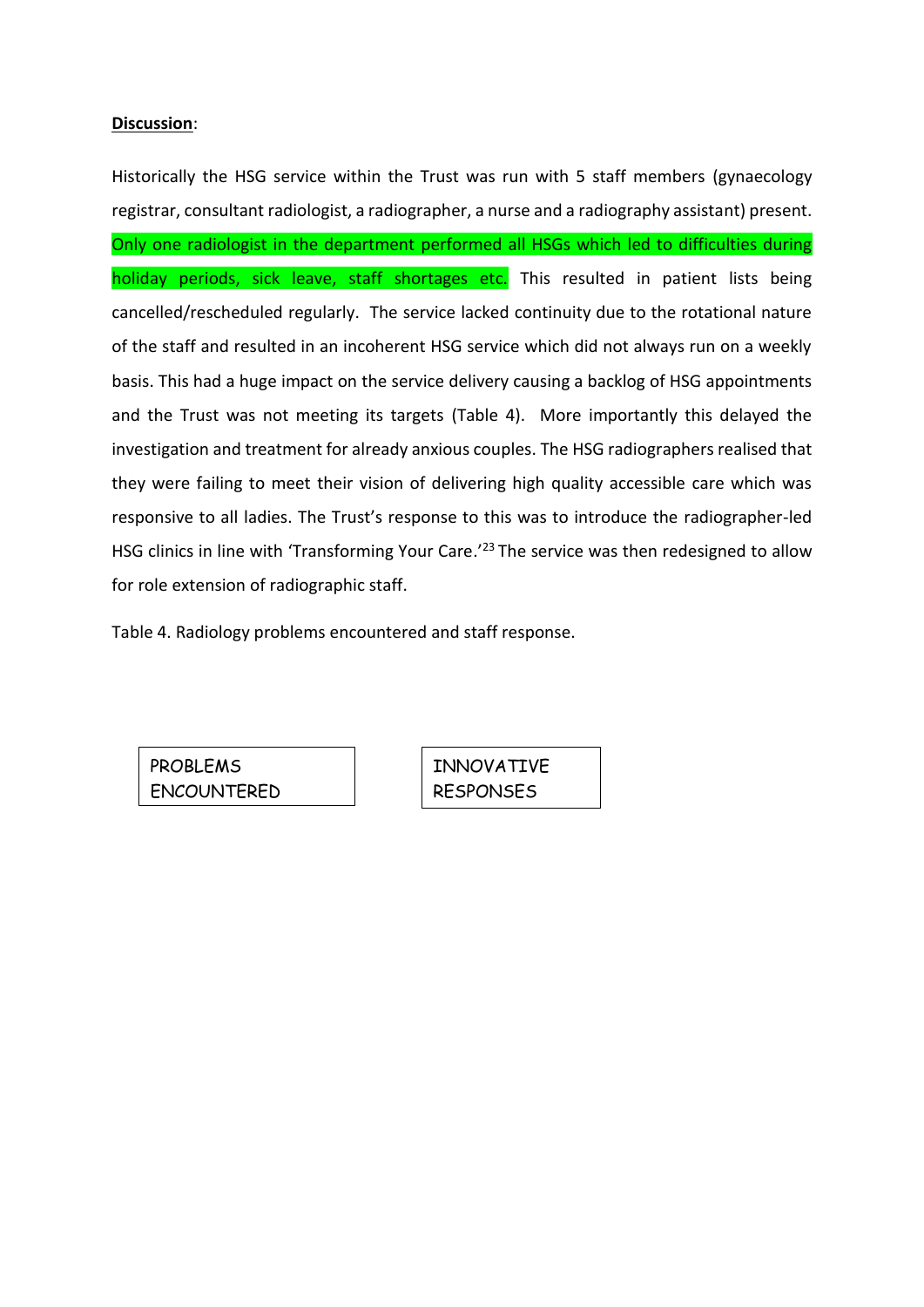

Implementing the radiographer-led programme required a lot of multidisciplinary teamwork and many difficulties were encountered. The most time-consuming aspect was the training for the radiology aspect of the HSG. Once the radiographer-led sessions were well embedded into the department and the sessions ran regularly this inadvertently increased the demand on the gynaecology registrar, to cover the HSG clinics. This resulted in further problems as gynaecology registrars were often called to cover emergencies at short notice, causing cancellations of lists (Table 5). As anticipated, this left the ladies feeling very distressed and angry with both the department and the Trust. The innovative response to further improve the delivery and quality of the service saw the radiographic staff take on the role and responsibility of the gynaecology registrar in addition to that of the radiologist. This role development is already in place in other departments and current literature suggests that this gynaecology role extension provides a safe, effective and responsive service to women and staff in radiology departments.<sup>24,25</sup> This role development enabled radiographic staff to manage and deliver patient lists solely with the help of a radiography assistant.

Table 5.Problems encountered with increased demand on gynaecologist and staff response.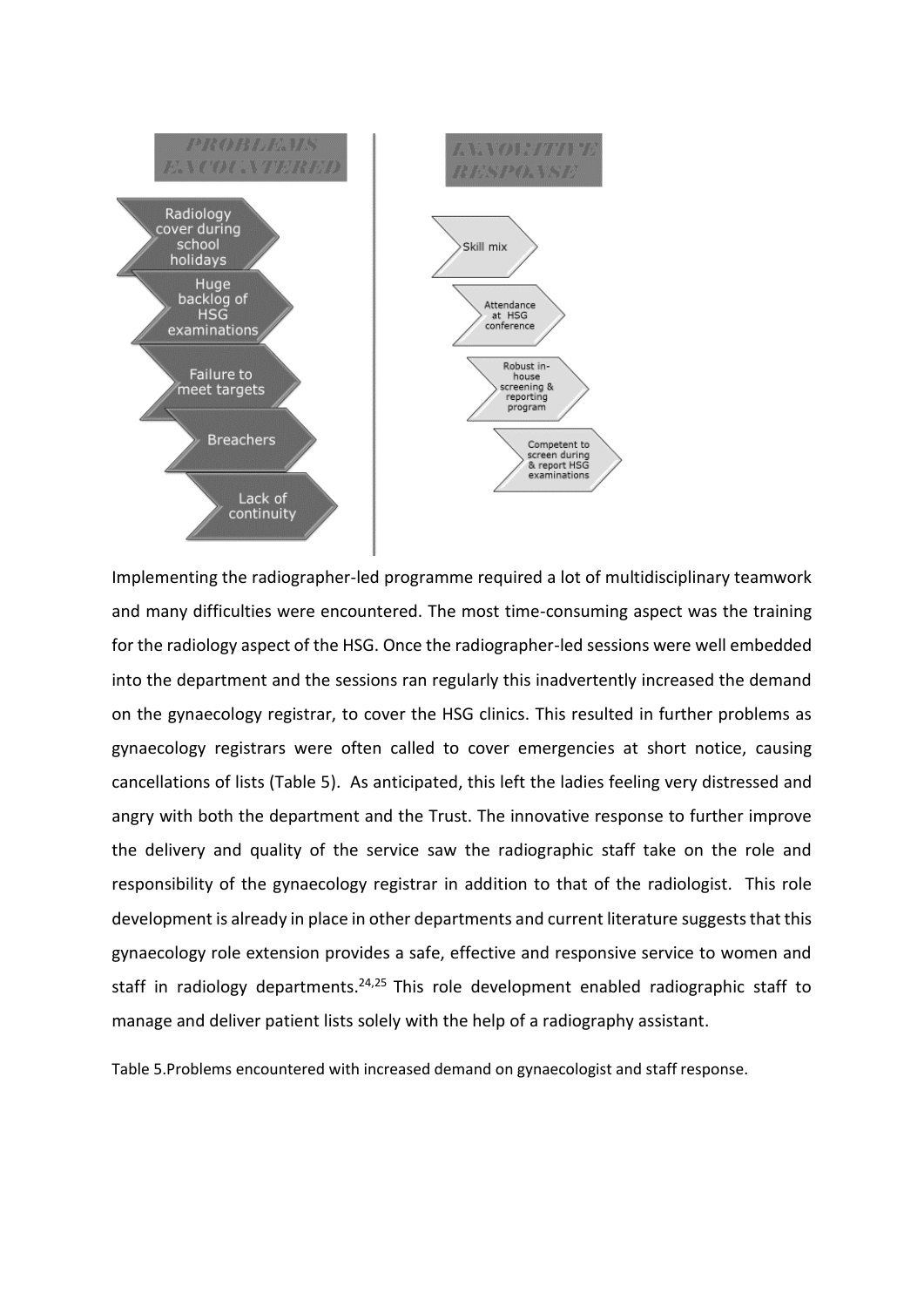

The radiographer-led service has enabled staff to manage the work load, allowing for demand and capacity and coordinate the work flow more efficiently to ensure that all women are seen in a timely manner. Staff were also able to tailor their delivery and offer a holistic approach to the patient. This was accomplished by engaging the ladies at every stage throughout the examination. The HSG staff are now able to sustain the service consistently throughout the year and provide a service on an ad-hoc basis. This is of great importance as staff found that patients failed to appreciate the significance of the LMP form. They got very upset and irate if the examination was cancelled and needed reappointed as they were already struggling with infertility, assumed it was impossible for them to get pregnant and couldn't understand the need to confirm their LMP. The ad-hoc appointment system helped avoid further delays to their fertility treatment as even a slight delay in this process could have devastating effect on the couple both physically and emotionally. In addition to this, the recommendations from previous research were incorporated into the service design and modifications included playing gentle relaxing music in the background and infusing aromatherapy oil during the examination to reduce levels of stress and increase coping mechanisms during the examination. 26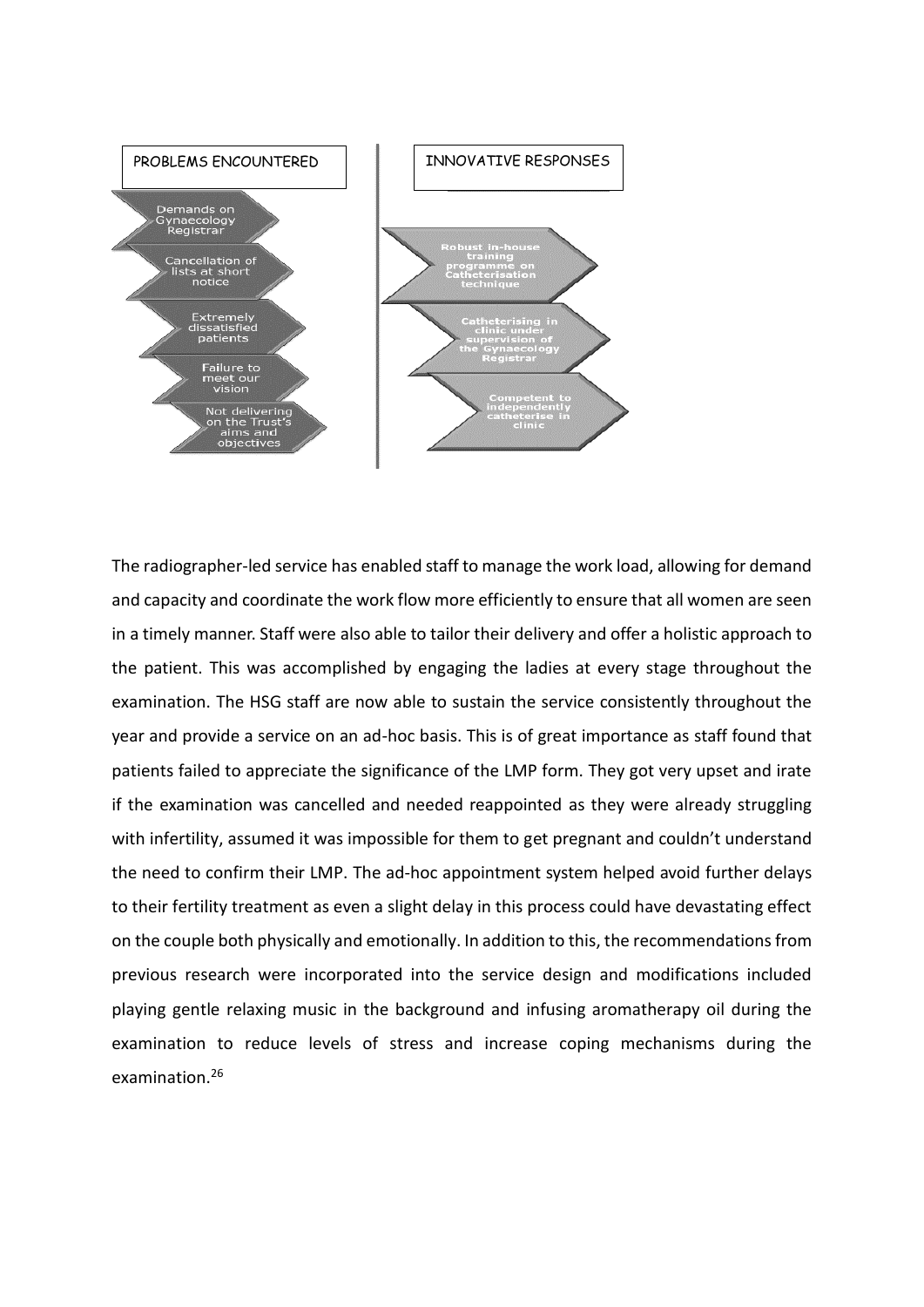This survey highlighted several areas of improvement were required in the appointment letter and information leaflet. 3.9% of respondents felt that the confirmation details regarding the appointment would be "better placed directly underneath the appointment date." Other respondents stated "The letter stated radiology department-not x-ray, so I was unsure as there were no signs for radiology." To further improve the service, The HSG staff have addressed the issue with the PACS team and are presently modifying the letters to resolve this issue.

Small changes were made to the information leaflet that resulted in a huge service improvement since the service began and has enhanced the overall satisfaction and perception of the service. Now patients are presenting better informed about the examination preparation and are not being cancelled and re-appointed due to having unprotected intercourse.

As the HSG service is now well established an audit cycle has being introduced through Q Pulse to audit the radiation dose to develop Local Diagnostic Reference Levels (DRL) and ensure staff are working well within the National (DRL). Both regionally and nationally there have been recent publications advocating the need for more patient centred care.<sup>17,27,28</sup> It is important to gather information regarding ladies' perceptions of radiology services for continual improvement to flourish. To date no previous studies have been identified that address these issues within the HSG service. Findings from this study highlight benefits such as enhanced patient care through the ladies being better informed about the examination resulting in decreased anxiety, concerns and discomfort. 29,30

As this HSG service has been so successful, it has been extended across a satellite hospital within the same trust facilitating localised provision for many more ladies. Current work is underway to improve the patients journey through the service by designing a 'HSG patient journey video' which will be available on the Trust's intranet and the ladies can access this along with other useful resources through a link which will be available on their appointment letter.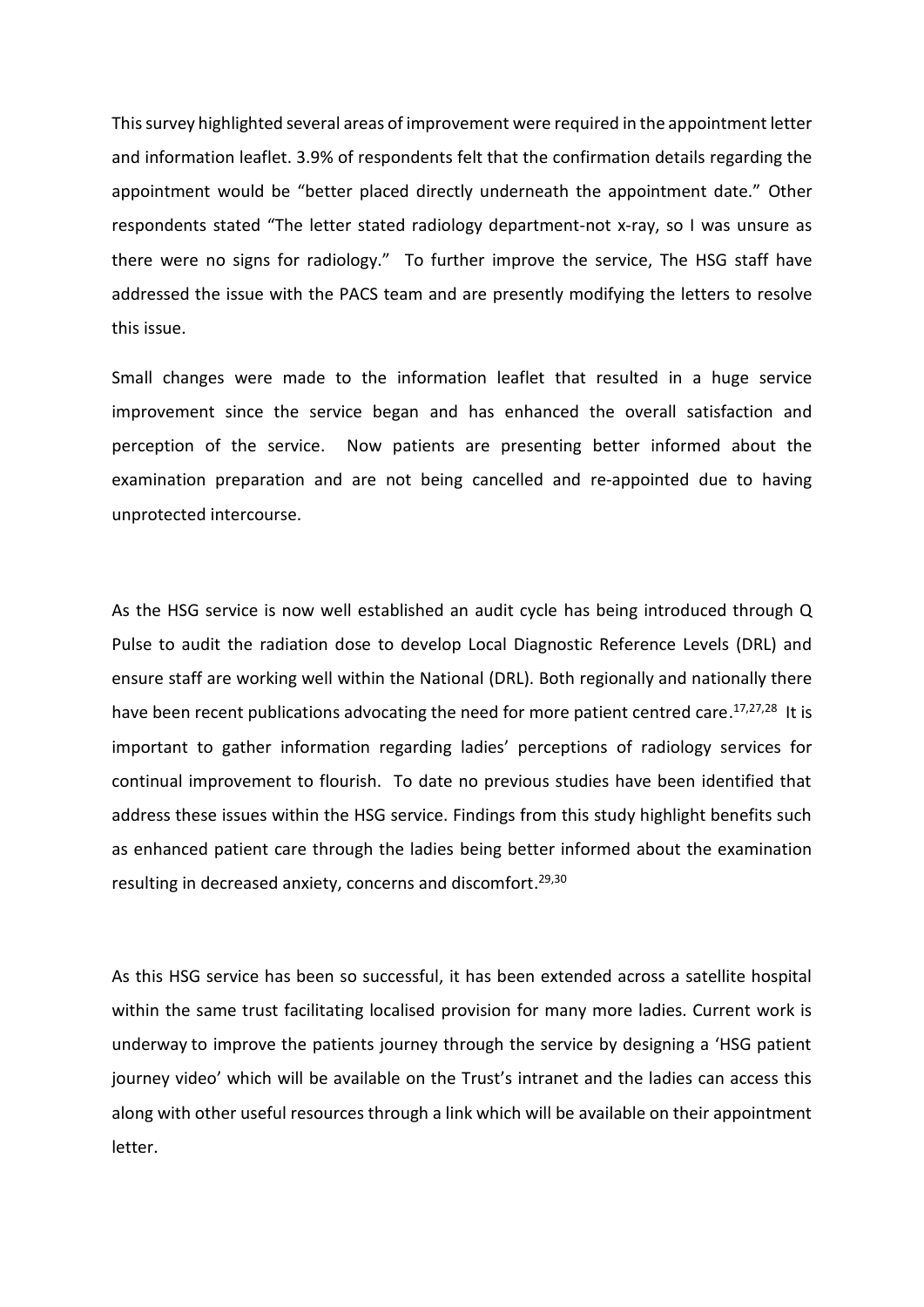Further research is planned to investigate anxiety relieving methods using the State-trait anxiety Inventory to better assess the cognitive response to anxiety in these ladies. As mentioned previously, HSG examinations are often associated with high levels of anxiety and research has identified that anxiety induced psycho-physio responses can result in fallopian tubal spasms and have been implicated in false tubal occlusion diagnosis.<sup>28</sup>A general need within healthcare to consider the patient more holistically has been identified and this is what the HSG staff strive for.<sup>11</sup>

#### **Conclusion**

To conclude, the introduction of this service has shown great benefits for all involved:

1. Patients are seen in a timely manner as waiting lists have been reduced. It is a more responsive service to the patient's needs as appointments can be rescheduled immediately if the patient has not followed the preparation instructions properly. Ad hoc clinics are run if required

2. The Trust are saving £15,000 thousand per annum on staff wages and are now meeting waiting list targets.

3. HSG staff have enhanced job satisfaction and a real sense of achievement. Recognition has been received from the Trust and HSG staff are proud of what they have achieved.

4. The radiologist and gynaecologists are now freed up to do other specialised examinations and start new initiatives within their specialist field e.g. Early pregnancy clinic and family planning clinic.

### **Recommendations**

The holistic approach to radiographer-led HSG service is highly successful and well received by the patients. It is recommended that radiographer-led HSG sessions should be implemented in all imaging departments, especially where waiting lists are prohibitive. Radiographic staff should continue to explore innovative ways to continually improve the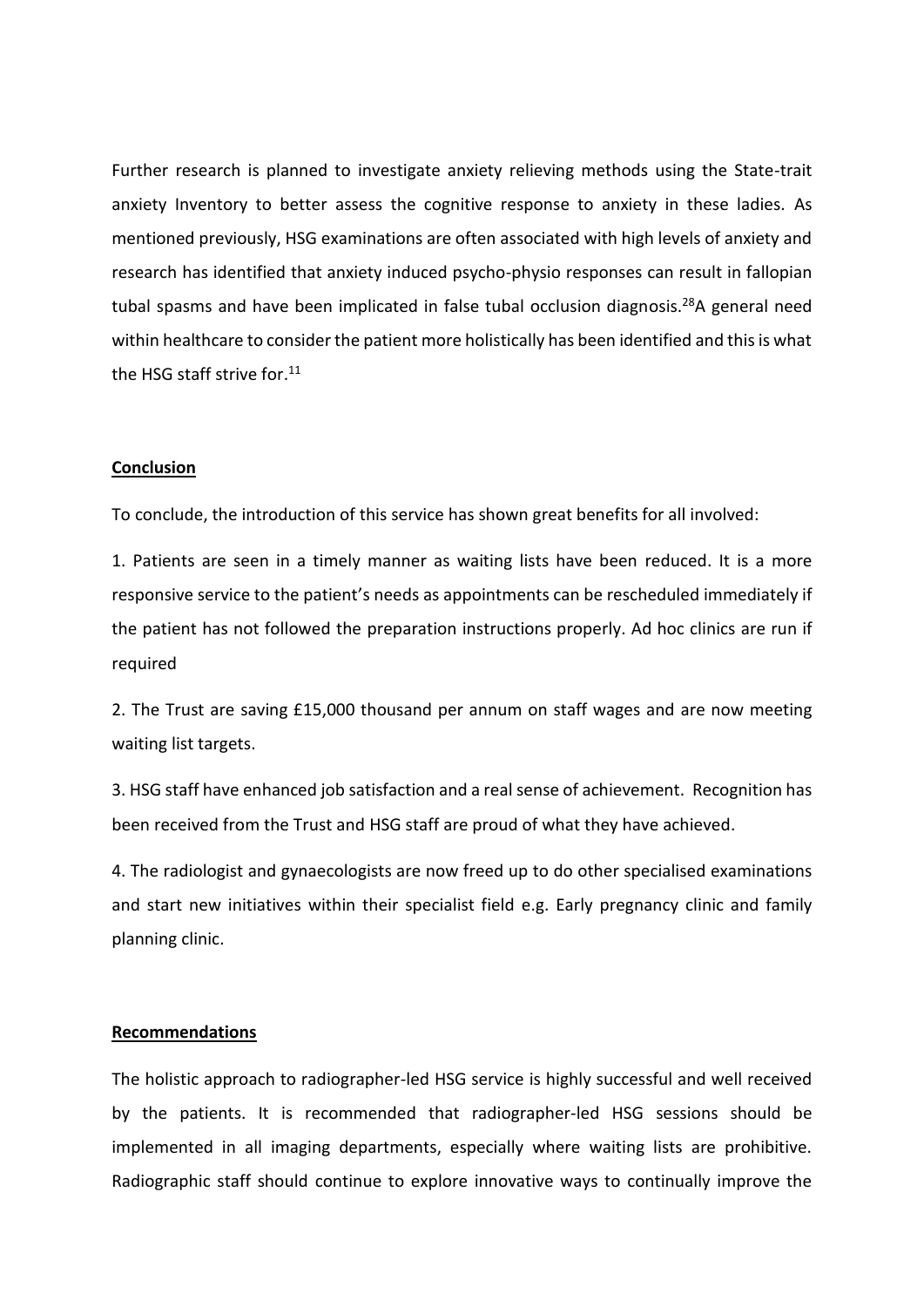service in their department. Further works for this team includes obtaining a Patient Group Direction (PGD) for administering antibiotic cover so that the HSG radiographers can administer this directly to the ladies that require it instead of relying on gynaecologist to write a script which the ladies then have to take to their pharmacy. Word Count;3491

### Funding

This research did not receive any specific grant from funding agencies in the public, commercial or not-for-profit services.

### **References**

1. MaGowan, A. Owen, P. and Thomson, A. (2014) Clinical Obstetrics & Gynaecology. 3<sup>rd</sup> ed. London: Elsevier Ltd.

2. Brennan D. [Peterson](javascript:;) Camilla S. [Sejbaek](javascript:;) [Matthew](javascript:;) Pirritano Lone [Schmidt](javascript:;) (2014) Are severe depressive symptoms associated with infertility-related distress in individuals and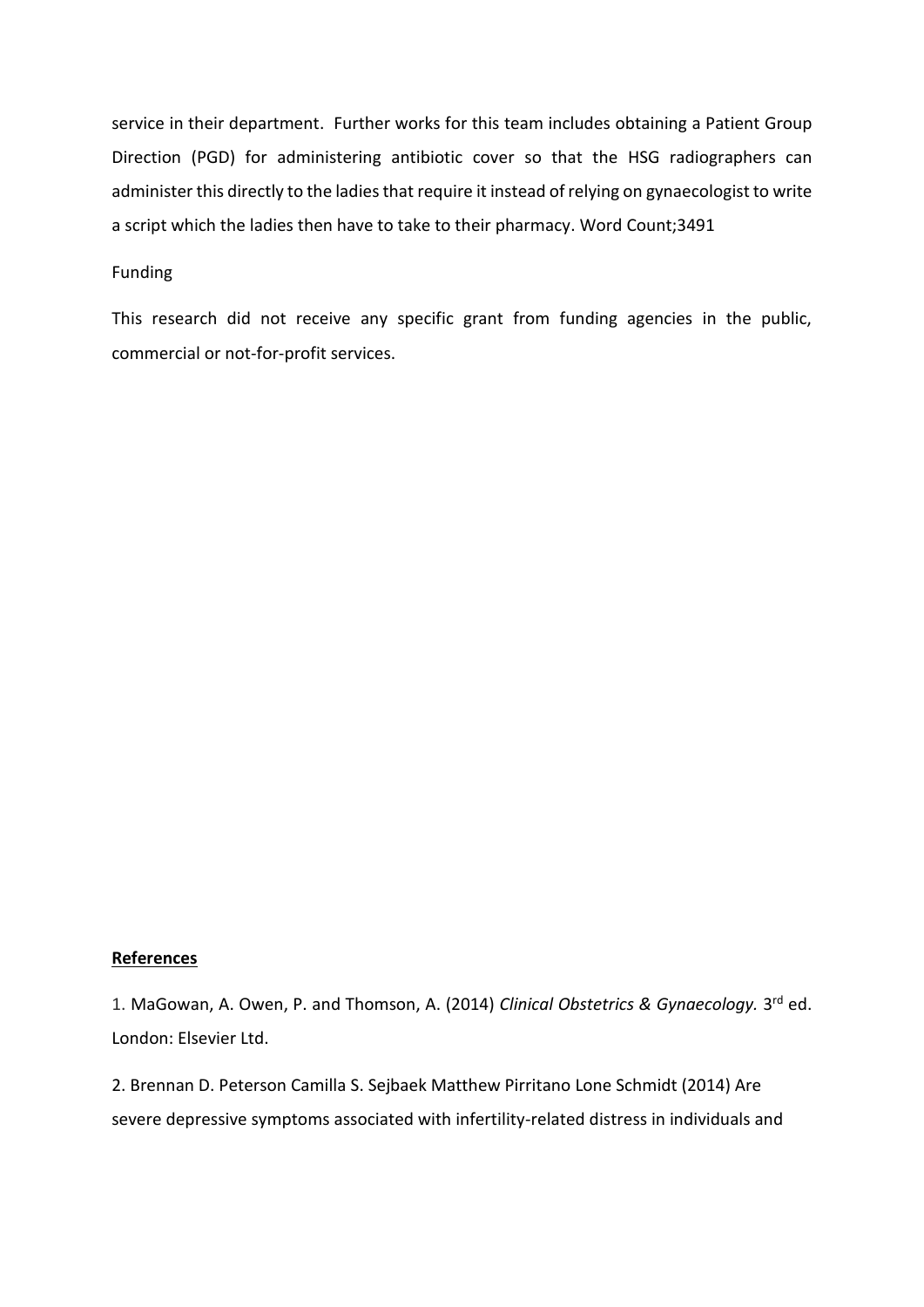their partners? *Human Reproduction* 2013*;***29**(1):76–82. Available from: [https://dx.doi.org/10.1093/humrep/det412.](https://dx.doi.org/10.1093/humrep/det412) [Accessed 31December 2019]

3. [Chi](https://www.ncbi.nlm.nih.gov/pubmed/?term=Chi%20HJ%5BAuthor%5D&cauthor=true&cauthor_uid=27689041) HJ, [Park](https://www.ncbi.nlm.nih.gov/pubmed/?term=Park%20IH%5BAuthor%5D&cauthor=true&cauthor_uid=27689041) IH , [Sun](https://www.ncbi.nlm.nih.gov/pubmed/?term=Sun%20HG%5BAuthor%5D&cauthor=true&cauthor_uid=27689041) H, [Kim](https://www.ncbi.nlm.nih.gov/pubmed/?term=Kim%20JW%5BAuthor%5D&cauthor=true&cauthor_uid=27689041) JW, and [Lee](https://www.ncbi.nlm.nih.gov/pubmed/?term=Lee%20KH%5BAuthor%5D&cauthor=true&cauthor_uid=27689041) KH. (2016) Psychological distress and fertility quality of life (FertiQoL) in infertile Korean women: The first validation study of Korean FertiQoL. *[Clin Exp Reprod Med.](https://www.ncbi.nlm.nih.gov/pmc/articles/PMC5039311/)*2016;**43**(3):174–180. Published online 2016 Sep 22. Available from: http://dx.doi.org[/10.5653/cerm.2016.43.3.174.](https://dx.doi.org/10.5653%2Fcerm.2016.43.3.174) [Accessed 31Decamber 2019]

4. [Ramezanzadeh](https://www.ncbi.nlm.nih.gov/pubmed/?term=Ramezanzadeh%20F%5BAuthor%5D&cauthor=true&cauthor_uid=15530170) F, [Aghssa](https://www.ncbi.nlm.nih.gov/pubmed/?term=Aghssa%20MM%5BAuthor%5D&cauthor=true&cauthor_uid=15530170) MM, [Abedinia](https://www.ncbi.nlm.nih.gov/pubmed/?term=Abedinia%20N%5BAuthor%5D&cauthor=true&cauthor_uid=15530170) N, [Zayeri](https://www.ncbi.nlm.nih.gov/pubmed/?term=Zayeri%20F%5BAuthor%5D&cauthor=true&cauthor_uid=15530170) F, [Khanafshar](https://www.ncbi.nlm.nih.gov/pubmed/?term=Khanafshar%20N%5BAuthor%5D&cauthor=true&cauthor_uid=15530170) N, [Shariat](https://www.ncbi.nlm.nih.gov/pubmed/?term=Shariat%20M%5BAuthor%5D&cauthor=true&cauthor_uid=15530170) M, and [Jafarabadi](https://www.ncbi.nlm.nih.gov/pubmed/?term=Jafarabadi%20M%5BAuthor%5D&cauthor=true&cauthor_uid=15530170) M (2004). A survey of relationship between anxiety, depression and duration of infertility [BMC Womens Health.](https://www.ncbi.nlm.nih.gov/pmc/articles/PMC534113/) 4: 9. Available from: http://dx.doi.org[/10.1186/1472-6874-4-9.](https://dx.doi.org/10.1186%2F1472-6874-4-9) [Accessed 31Decemeber 2018]

5. WHO, (2009) Revised glossary on Assisted Reproductive Terminology (ART) The International Committee for Monitoring Assisted Reproductive Technology (ICMART) and the World Health Organization (WHO) Revised Glossary on ART Terminology. Available from: [http://www.who.int/reproductivehealth/publications/infertility/art\\_terminology2/en/](http://www.who.int/reproductivehealth/publications/infertility/art_terminology2/en/)

[Accessed 28 March 2017]

6. NICE, 2017. Fertility problems: assessment and treatment. Clinical guideline [CG156] Published date: February 2013 Last updated: September 2017. Available from: [https://www.nice.org.uk/guidance/cg156/chapter/recommendations#investigation-of](https://www.nice.org.uk/guidance/cg156/chapter/recommendations#investigation-of-fertility-problems-and-management-strategies)[fertility-problems-and-management-strategies\[](https://www.nice.org.uk/guidance/cg156/chapter/recommendations#investigation-of-fertility-problems-and-management-strategies)Accessed 31 December 2018]

7. HSG-Hysterosalpingogram. Available from: http://www.drmalpani.com [Accessed 26 September 2014]

8. Grau EG, Checa Vizcaíno M, Oliveira M, Juanós J, Collado R and Estevez Y (2011) The Value of Hysterosalpingography following Medical Treatment with Methotrexate for Ectopic Pregnancy Obstetrics and Gynecology International. Available from: <http://dx.doi.org/10.1155/2011/547946> [Accessed 31 December 2018]

9. [Hussain](https://www.ncbi.nlm.nih.gov/pubmed/?term=Hussain%20M%5BAuthor%5D&cauthor=true&cauthor_uid=21475432) M, [Al Damegh](https://www.ncbi.nlm.nih.gov/pubmed/?term=Al%20Damegh%20S%5BAuthor%5D&cauthor=true&cauthor_uid=21475432) S, and [Tabish](https://www.ncbi.nlm.nih.gov/pubmed/?term=Tabish%20A%5BAuthor%5D&cauthor=true&cauthor_uid=21475432) A (2007) Therapeutic Efficacy of Hysterosalpingography with Special Reference to Application of Hydrostatic Pressure During the Procedure. *[Int J Health Sci \(Qassim\)](https://www.ncbi.nlm.nih.gov/pmc/articles/PMC3068637/)* 2007;**1**(2): 223–227.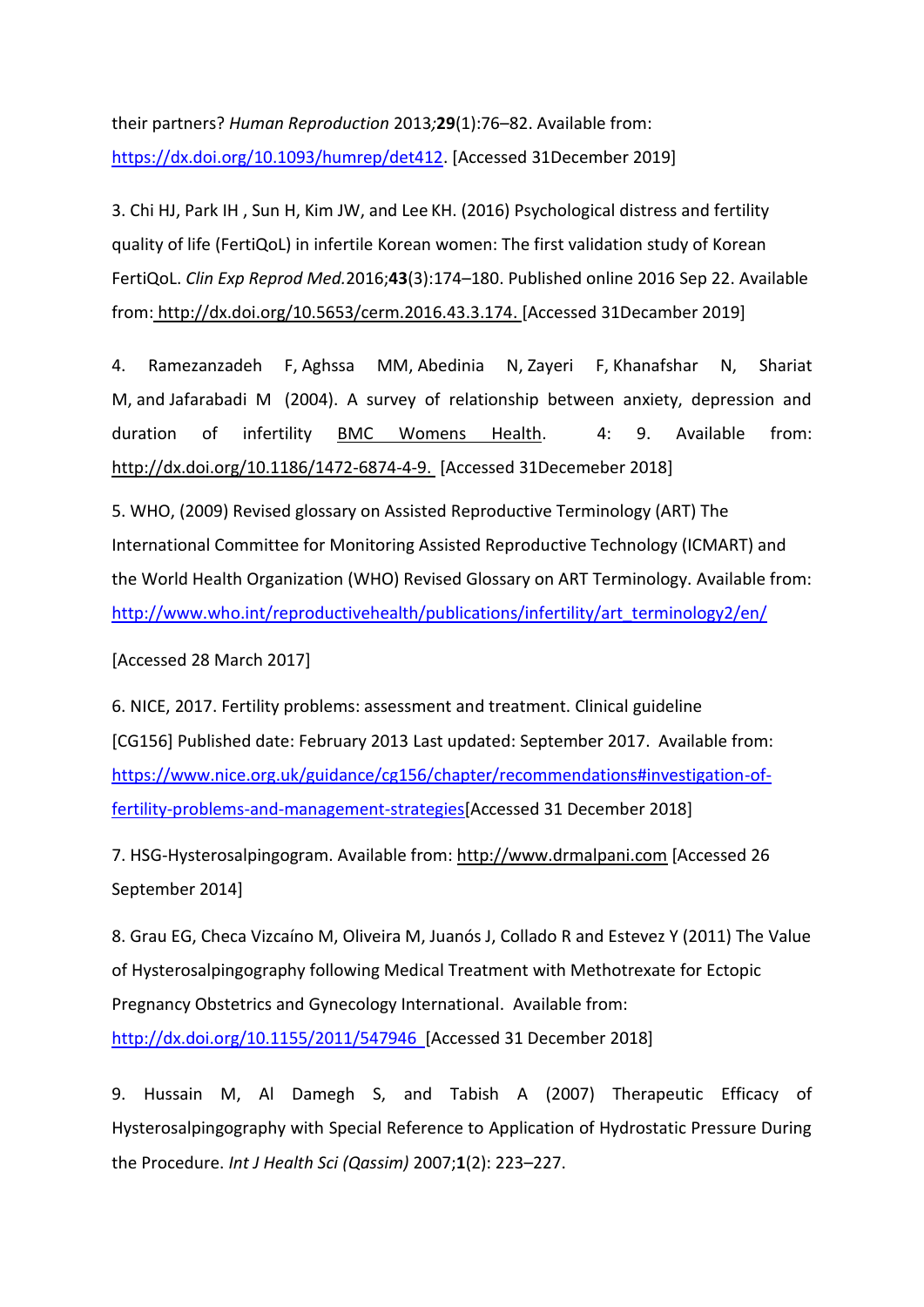10. NICE 2014. Available from: [https://www.nice.org.uk/news/blog/the-importance-of-3](https://www.nice.org.uk/news/blog/the-importance-of-3-full-cycles-of-ivf) [full-cycles-of-ivf](https://www.nice.org.uk/news/blog/the-importance-of-3-full-cycles-of-ivf) [Accessed 28 March 2017]

11. Domar A, Gordon K, Garcia-Velasco J, La Marca A, Barriere P, Beligotti F. Understanding the perceptions of and the Emotional barriers to Infertility Treatment: A survey in four European Countries. *Human Reproduction* 2012;**27**(4):1023-1027.

12. Gurevich R. 15 signs infertility has hijacked your life. Available from : [https://www.verywellfamily.com/signs-infertility-has-hijacked-your-life-1960006.](https://www.verywellfamily.com/signs-infertility-has-hijacked-your-life-1960006) [Accessed 30.12.2018]

13. Kelly J, Piper K, Nightingale J. Factors influencing the development and implementation of advanced and consultant radiographer practice – A review of literature. *Radiography* 2008;**14**:e71-e78.

14. The Royal College of Radiologists. Investing in the clinical radiology workforce. The quality and efficiency cases: RCR;2012. Available form

[https://www.rcr.ac.uk/sites/default/files/RCR\\_CRWorkforce\\_June2012.pdf](https://www.rcr.ac.uk/sites/default/files/RCR_CRWorkforce_June2012.pdf) [Accessed 31.12.2018].

15. Department of Health. *Radiogrpahy skill mix. A report on the four-tier service delivery model.* London: Department of Health;2013.

16. Price RC, Le Masurier SB. Longitudinal changes in extended roles in radiography: A new perspective. *Radiography* 2007;**13**:18-29.

17. Hayre CM, Eyden A. Do general radiographic examinations resemble a person-centred environment. *Radiography* 2016;**22**:245-251.

18. Bengoa R, Stout, A, Scott, B, McAlinden, M, Taylor,MA. (2016) Systems, not structures: changing health and social care. Expert panel report.

19. Cowling C. A global overview of the changing roles of radiographer. *Radiography* 2008:**14**:e28-e32.

20. Freeman S, Kester R, Greenbrook S, O'Connor R, Rawlings S. The Service Pledge for Breast Cancer-Improving services through patient involvement. *Radiography* 2012;**18**:34-37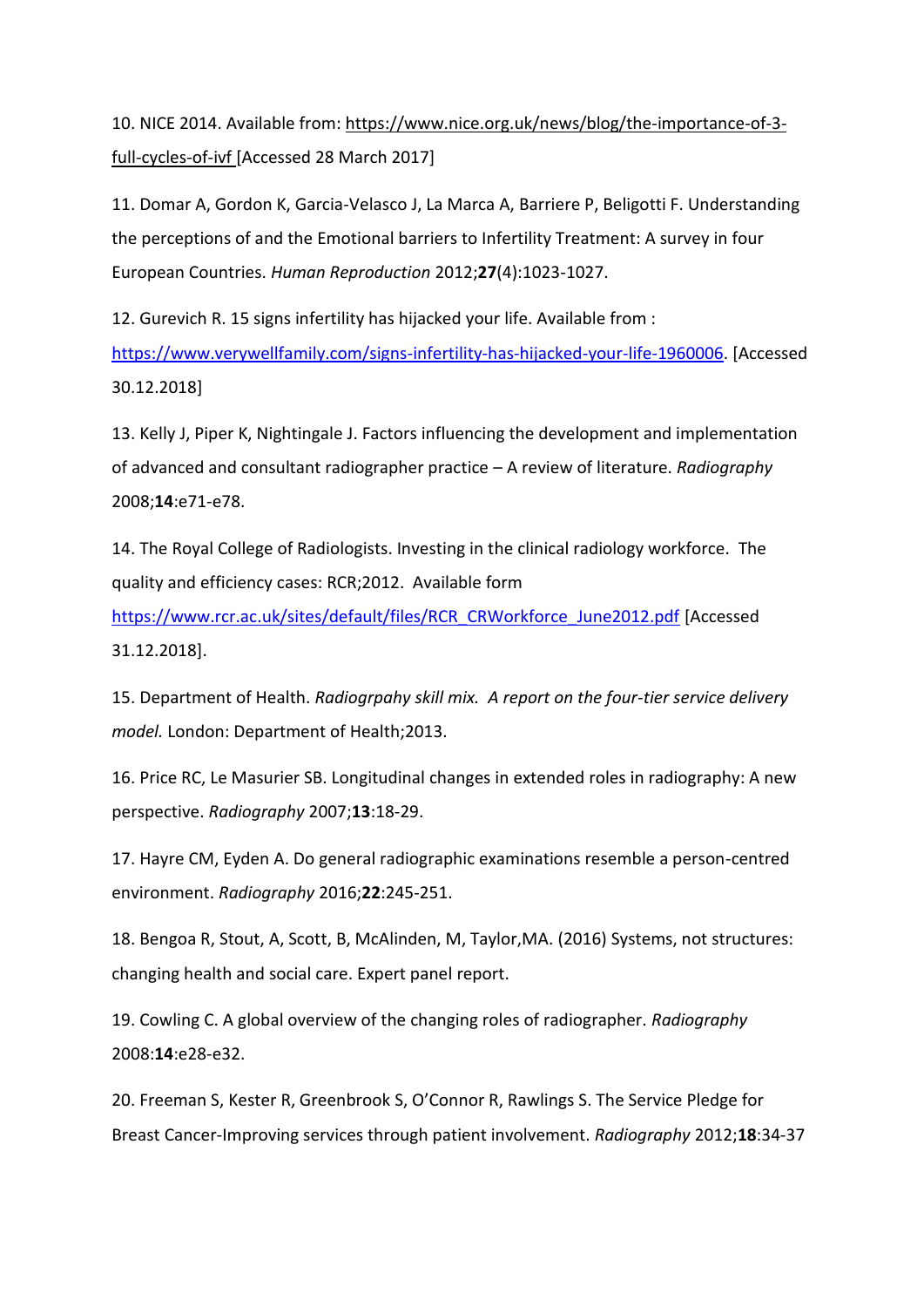21. PDSA: Plan-Do-Study-Act. Available from:

**<http://www.health.state.mn.us/divs/opi/qi/toolbox/pdsa.html>** [Accessed 30 December 2018]

22.Diabetes Toolkit - Think, Check, Act. Available from: [https://ihub.scot/project](https://ihub.scot/project-toolkits/diabetes-think-check-act/diabetes-think-check-act/getting-started/plan-do-study-act/)[toolkits/diabetes-think-check-act/diabetes-think-check-act/getting-started/plan-do-study](https://ihub.scot/project-toolkits/diabetes-think-check-act/diabetes-think-check-act/getting-started/plan-do-study-act/)[act/](https://ihub.scot/project-toolkits/diabetes-think-check-act/diabetes-think-check-act/getting-started/plan-do-study-act/) [Accessed 30 December 2018]

23. Compton J. (2011) Transforming Your Care. A review of Health and Social Care in Northern Ireland. *[www.northerntrust.hscni.net/pdf/Transforming\\_Your\\_Care\\_Report.pdf](http://www.northerntrust.hscni.net/pdf/Transforming_Your_Care_Report.pdf)* [Accessed 30 December 2018]

24. [Hardy](https://www.birpublications.org/author/Hardy%2C+Maryann) M, [Johnson](https://www.birpublications.org/author/Johnson%2C+Louise) l, [Sharples](https://www.birpublications.org/author/Sharples%2C+Rachael) R, [Boynes](https://www.birpublications.org/author/Boynes%2C+Stephen) S, and [Donna Irving](https://www.birpublications.org/author/Irving%2C+Donna) (2016) Does radiography advanced practice improve patient outcomes and health service quality? A systematic review *British Institute of Radiology* 2016;**89**[\(1062\).](https://www.birpublications.org/toc/bjr/89/1062) 

25. Society of Radiographers 2018 Advanced Practitioner Case Study 3 [https://www.sor.org/learning/document-library/education-and-career-framework](https://www.sor.org/learning/document-library/education-and-career-framework-radiography-workforce/105-advanced-practitioner-case-study-3)[radiography-workforce/105-advanced-practitioner-case-study-3](https://www.sor.org/learning/document-library/education-and-career-framework-radiography-workforce/105-advanced-practitioner-case-study-3)

[Accessed 30 December 2018]

26. Thoma MV, La Marca R, Brönnimann R, Finkel L, Ehlert U, Nater UM. The Effect of Music on the Human Stress Response. *PLoS One* 2013;**8**(8): e70156

27. Francis R. *Report of the mid Staffordshire NHS foundation trust public inquiry*:executive summary. HC 947. The Stationary Office;2012. Available from: [https://assets.publishing.service.gov.uk/government/uploads/system/uploads/attachment\\_](https://assets.publishing.service.gov.uk/government/uploads/system/uploads/attachment_data/file/279124/0947.pdf) [data/file/279124/0947.pdf.](https://assets.publishing.service.gov.uk/government/uploads/system/uploads/attachment_data/file/279124/0947.pdf) [Accessed 30 December 2018]

28. Weston W, Jordon J. The impact of patient-centred care on outcomes. The journal of family practice. October 2000. Available from:

[https://www.researchgate.net/profile/Wayne\\_Weston/publication/12292586\\_The\\_Impact\\_](https://www.researchgate.net/profile/Wayne_Weston/publication/12292586_The_Impact_of_PatientCentered_Care_on_Outcomes/links/004635260327e8a432000000/The-Impact-of-Patient-Centered-Care-on-Outcomes.pdf) [of\\_PatientCentered\\_Care\\_on\\_Outcomes/links/004635260327e8a432000000/The-Impact](https://www.researchgate.net/profile/Wayne_Weston/publication/12292586_The_Impact_of_PatientCentered_Care_on_Outcomes/links/004635260327e8a432000000/The-Impact-of-Patient-Centered-Care-on-Outcomes.pdf)[of-Patient-Centered-Care-on-Outcomes.pdf](https://www.researchgate.net/profile/Wayne_Weston/publication/12292586_The_Impact_of_PatientCentered_Care_on_Outcomes/links/004635260327e8a432000000/The-Impact-of-Patient-Centered-Care-on-Outcomes.pdf) [Accessed 30 December 2018].